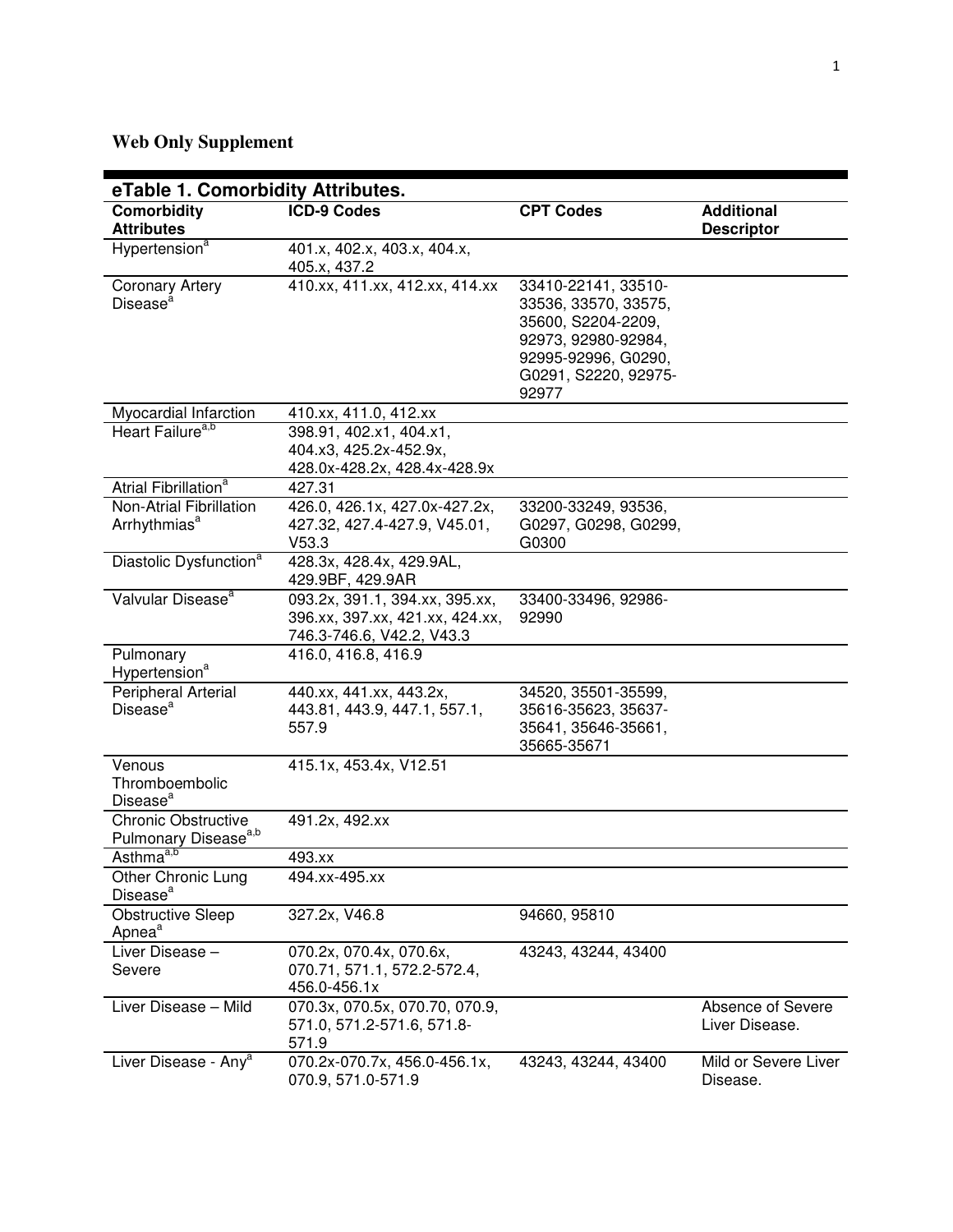| <b>ICD-9 Codes</b><br>577.0, 577.1<br>555.x-556.x<br>996.1, 996.56, V45.1x, V56.x                                                                           | <b>CPT Codes</b><br>36147,36148, 36800-<br>36821, 36825-36830,<br>36832-36835, 37190,<br>G0365, 90918-90940,                                                                                                                                                           | <b>Additional</b><br><b>Descriptor</b>                                                                               |
|-------------------------------------------------------------------------------------------------------------------------------------------------------------|------------------------------------------------------------------------------------------------------------------------------------------------------------------------------------------------------------------------------------------------------------------------|----------------------------------------------------------------------------------------------------------------------|
|                                                                                                                                                             |                                                                                                                                                                                                                                                                        |                                                                                                                      |
|                                                                                                                                                             |                                                                                                                                                                                                                                                                        |                                                                                                                      |
|                                                                                                                                                             |                                                                                                                                                                                                                                                                        |                                                                                                                      |
|                                                                                                                                                             | G0319, 90945-90947,<br>90989-90997, 90999                                                                                                                                                                                                                              |                                                                                                                      |
| 585.x-586.x, 588.x                                                                                                                                          |                                                                                                                                                                                                                                                                        |                                                                                                                      |
| 585.x-586.x, 588.x, 996.1,<br>996.56, V45.1x, V56.x                                                                                                         | 36147,36148, 36800-<br>36821, 36825-36830,<br>36832-36835, 37190,<br>G0365, 90918-90940,<br>90998, G0257, G0308-<br>G0319, 90945-90947,<br>90989-90997, 90999                                                                                                          | Includes<br>hemodialysis and/or<br>chronic kidney<br>disease                                                         |
| 250.40-250.73, 250.90-250.93                                                                                                                                |                                                                                                                                                                                                                                                                        |                                                                                                                      |
| 250.0x-250.3x, 250.8x                                                                                                                                       |                                                                                                                                                                                                                                                                        |                                                                                                                      |
| 250.x                                                                                                                                                       |                                                                                                                                                                                                                                                                        | Include<br>Complicated and<br>Uncomplicated<br>Diabtese Mellitus.                                                    |
| 282.61, 346.6x, 433.x1,<br>434.x1, 438.x, 997.02                                                                                                            |                                                                                                                                                                                                                                                                        |                                                                                                                      |
| 362.34, 435.9x, V12.54                                                                                                                                      |                                                                                                                                                                                                                                                                        |                                                                                                                      |
| 430.x-432.x                                                                                                                                                 |                                                                                                                                                                                                                                                                        |                                                                                                                      |
| 282.61, 346.6x, 362.34, 433.x-<br>439.x, 997.02, V12.54                                                                                                     | 35301, 35390, 35701,<br>35901, 60600, 60605,<br>G8240                                                                                                                                                                                                                  | Includes Ischemic<br>stroke, and/or<br><b>Transient Ischemic</b><br>Attack.                                          |
| 282.61, 346.6x, 362.34,<br>410.xx, 411.xx, 412.xx, 414.xx,<br>433.x-439.x, 440.xx, 441.xx,<br>443.2x, 443.81, 443.9, 447.1,<br>557.1, 557.9, 997.02, V12.54 | 33536, 33570, 33575,<br>34520, 35301, 35390,<br>35501-35599, 35600,<br>35616-35623, 35637-<br>35641, 35646-35661,<br>35665-35671, 35701,<br>35901, 60600, 60605,<br>92973, 92980-92984,<br>92995-92996, 92975-<br>92977, G0290, G0291,<br>G8240, S2220, S2204-<br>2209 | <b>Includes Coronary</b><br>Artery Disease,<br>Peripheral Arterial<br>Disease, and/or<br>Cerebrovascular<br>Disease. |
|                                                                                                                                                             | 403.x, 404.x, 582.x, 583.x,<br>403.x, 404.x, 582.x, 583.x,                                                                                                                                                                                                             | 90998, G0257, G0308-                                                                                                 |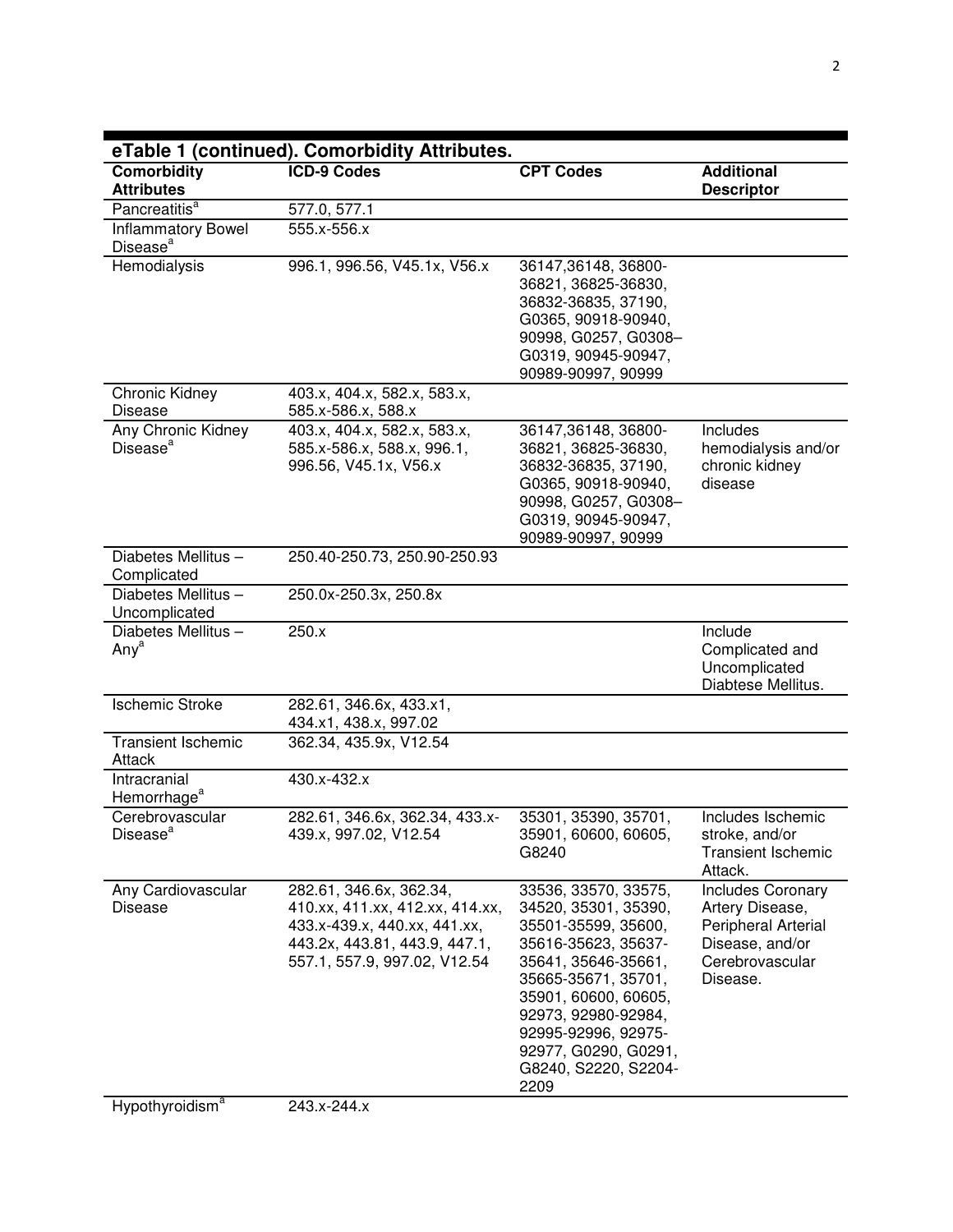|                                                    | eTable 1 (continued). Comorbidity Attributes.                |                                                                                                                                                                                                                                                                                |                                        |
|----------------------------------------------------|--------------------------------------------------------------|--------------------------------------------------------------------------------------------------------------------------------------------------------------------------------------------------------------------------------------------------------------------------------|----------------------------------------|
| Comorbidity<br><b>Attributes</b>                   | <b>ICD-9 Codes</b>                                           | <b>CPT Codes</b>                                                                                                                                                                                                                                                               | <b>Additional</b><br><b>Descriptor</b> |
| Hyperthyroidism <sup>a</sup>                       | 242.x                                                        |                                                                                                                                                                                                                                                                                |                                        |
| Any Thyroid Disorder                               | 242.x-244.x                                                  |                                                                                                                                                                                                                                                                                |                                        |
| Dementia <sup>a</sup>                              | 290.0x-290.4x, 331.0-331.7x,<br>331.82, 331.9x, 046.1, 046.3 |                                                                                                                                                                                                                                                                                |                                        |
| Paralysis <sup>a</sup>                             | 342.x-344.x, 438.2x-438.5x                                   |                                                                                                                                                                                                                                                                                |                                        |
| Myasthenia Gravis <sup>a</sup>                     | 358.0x, 358.1x                                               |                                                                                                                                                                                                                                                                                |                                        |
| Parkinson's Disease <sup>a</sup>                   | 332.x                                                        |                                                                                                                                                                                                                                                                                |                                        |
| Multiple Sclerosis <sup>a</sup>                    | 340.x                                                        |                                                                                                                                                                                                                                                                                |                                        |
| Epilepsy <sup>a</sup>                              | 345.xx                                                       |                                                                                                                                                                                                                                                                                |                                        |
| Depression <sup>a</sup>                            | 296.2x, 296.3x, 300.4, 311                                   |                                                                                                                                                                                                                                                                                |                                        |
| Bipolar Disorder <sup>a</sup>                      | 296.0x-296.1x, 296.4x-296.8x                                 |                                                                                                                                                                                                                                                                                |                                        |
| Schizophrenia <sup>a</sup>                         | 295.0x-295.9x                                                |                                                                                                                                                                                                                                                                                |                                        |
| Any mental illness<br>(non-dementia)               | 291.xx-299.xx                                                |                                                                                                                                                                                                                                                                                |                                        |
| Any mental illness<br>(includes dementia)          | 290.xx-299.xx                                                |                                                                                                                                                                                                                                                                                |                                        |
| Lupus                                              | 695.4, 710.0                                                 |                                                                                                                                                                                                                                                                                |                                        |
| Scleroderma                                        | 701.0, 710.1                                                 |                                                                                                                                                                                                                                                                                |                                        |
| <b>Rheumatoid Arthritis</b>                        | 714.0x-714.4x, 714.81                                        |                                                                                                                                                                                                                                                                                |                                        |
| Polymyalgia<br>Rheumatica                          | 725.0                                                        |                                                                                                                                                                                                                                                                                |                                        |
| Any collagen Vascular<br>Disease <sup>a</sup>      | 695.4, 701.0, 710.x, 714.x,<br>720.x, 725.0                  |                                                                                                                                                                                                                                                                                |                                        |
| HIV/AIDS <sup>a</sup>                              | V08, 042.x                                                   |                                                                                                                                                                                                                                                                                |                                        |
| Non-cornea organ<br>transplant <sup>a</sup>        | 238.77, 996.8x, V42.0-V42.4,<br>V42.6-V42.9, V58.44, E878.0  | 38205-38215, 38231-<br>38242, 86915, G0627,<br>S2140, 50360-50365,<br>50380, S2065, 0014T,<br>32851-32856, 33930-<br>33935, 33944-33945,<br>44135-44136, 47135-<br>47147, 48160, 48551,<br>48554, 65780-65782,<br>G0341- G0343, S2052-<br>S2055, S2060, S2102,<br>S2103, S2152 |                                        |
| Lung Cancer <sup>b</sup>                           | 162.2x-162.9x                                                |                                                                                                                                                                                                                                                                                |                                        |
| Breast Cancer <sup>b</sup>                         | 174.xx                                                       |                                                                                                                                                                                                                                                                                |                                        |
| Prostate Cancer <sup>b</sup>                       | 185.xx                                                       |                                                                                                                                                                                                                                                                                |                                        |
| Cervical Cancer <sup>b</sup>                       | 180.xx                                                       |                                                                                                                                                                                                                                                                                |                                        |
| Colorectal Cancer <sup>b</sup>                     | 153.xx, 154.xx                                               |                                                                                                                                                                                                                                                                                |                                        |
| Any Solid organ<br>tumora,b                        | 140.xx-195.xx                                                |                                                                                                                                                                                                                                                                                |                                        |
| Leukemia <sup>b</sup>                              | 204.xx-208.xx                                                |                                                                                                                                                                                                                                                                                |                                        |
| Lymphoma <sup>b</sup>                              | 200.xx-202.xx                                                |                                                                                                                                                                                                                                                                                |                                        |
| Multiple Myeloma <sup>b</sup>                      | 203.0x                                                       |                                                                                                                                                                                                                                                                                |                                        |
| Any heme or lymphatic<br>malignancy <sup>a,b</sup> | 200.xx-208.xx                                                |                                                                                                                                                                                                                                                                                |                                        |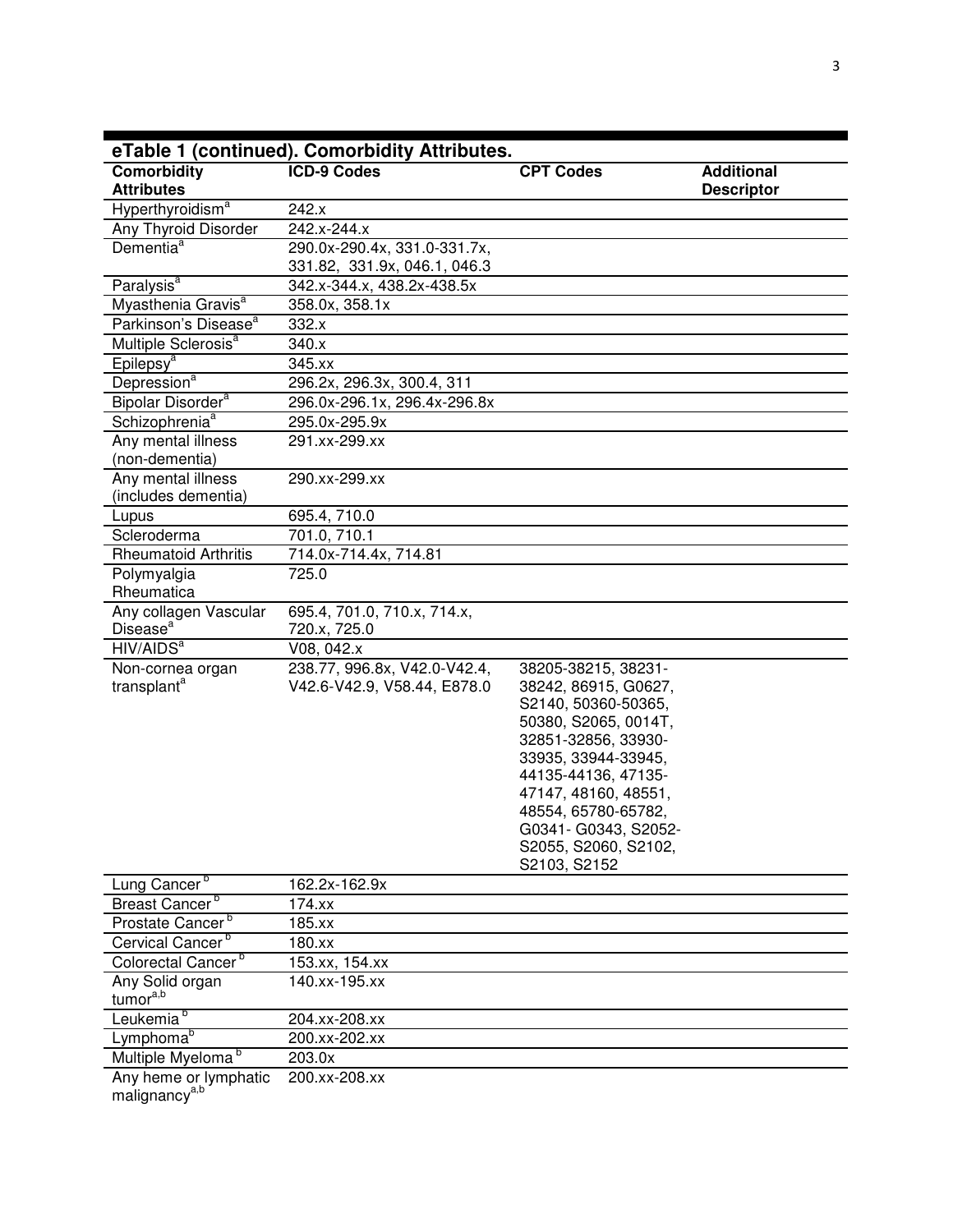|                                                     | eTable 1 (continued). Comorbidity Attributes.  |                                                                    |                                                                     |
|-----------------------------------------------------|------------------------------------------------|--------------------------------------------------------------------|---------------------------------------------------------------------|
| Comorbidity<br><b>Attributes</b>                    | <b>ICD-9 Codes</b>                             | <b>CPT Codes</b>                                                   | <b>Additional</b><br><b>Descriptor</b>                              |
| Metastatic Solid<br>Tumor <sup>b</sup>              | 196.xx-199.xx                                  |                                                                    |                                                                     |
| Any malignancy <sup>b</sup>                         | 140.xx-209.xx                                  |                                                                    |                                                                     |
| Abnormal<br>mammogram                               | 793.80, 793.81, 793.89                         |                                                                    |                                                                     |
| Abnormal Pap test                                   | 795.00-795.06, 795.09                          |                                                                    |                                                                     |
| Abnormal<br>Colonoscopy                             | 211.3, V12.72, V45.89                          | 45385                                                              |                                                                     |
| Coagulopathy <sup>a</sup>                           | 286.0-286.9, 287.1, 287.3-<br>287.5            |                                                                    |                                                                     |
| Anemia <sup>a</sup>                                 | 280.0-281.9, 285.0-285.                        |                                                                    |                                                                     |
| Alcohol Abuse <sup>a</sup>                          | 291.0x-291.9x, 303.9x, 305.0x,<br>648.4x       |                                                                    |                                                                     |
| Tobacco Use <sup>a</sup>                            | 305.1, 649.0                                   |                                                                    | Or patient identified<br>as current smoker<br>in social history.    |
| Illicit Drug Use <sup>a</sup>                       | 292.1x-292.9x, 304.xx, 305.2x-<br>305.9x       |                                                                    | Or patient identified<br>as illicit drug user in<br>social history. |
| Obesity <sup>a</sup>                                | 278.00-278.01                                  |                                                                    |                                                                     |
| Weight Loss,<br>Malnutrition, Anorexia <sup>a</sup> | 263.0x-263.9x, 783.2x, 799.4                   |                                                                    |                                                                     |
| Incontinence <sup>a</sup>                           | 625.6, 788.3x, 787.6, 788.91                   |                                                                    |                                                                     |
| Delirium <sup>a</sup>                               | 290.11, 290.3, 290.41, 293.0,<br>293.1, 780.09 |                                                                    |                                                                     |
| Osteoporosis <sup>a</sup>                           | 733.0x                                         |                                                                    |                                                                     |
| Osteoarthritis <sup>a</sup>                         | 715.0x                                         |                                                                    |                                                                     |
| Any joint replacement                               |                                                | 27420-27424, 27427-<br>27429, 27437-27447,<br>27486-27487, 27125-  |                                                                     |
|                                                     |                                                | 27138, S2118, 0090T,<br>0091T, 0092T, 0096R-<br>0098T, 21240-21243 |                                                                     |
| Gout <sup>a</sup>                                   | 274.0x                                         |                                                                    |                                                                     |
| Cataracts <sup>a</sup>                              | 366.xx, 988.82                                 |                                                                    |                                                                     |
| Glaucoma <sup>a</sup>                               | 365.xx                                         |                                                                    |                                                                     |
| Hearing Loss <sup>a</sup>                           | 388.0x, 389.xx                                 |                                                                    |                                                                     |
| Oxygen Use                                          | V46.2                                          |                                                                    |                                                                     |
| Fall <sup>a,b</sup>                                 | E888.x                                         |                                                                    |                                                                     |
| Trauma                                              | 959.xx                                         |                                                                    |                                                                     |
| Any chemotherapy<br>administration <sup>b</sup>     | V58.1x                                         |                                                                    |                                                                     |
| Hospital Follow-up <sup>b</sup>                     | V67.59                                         |                                                                    |                                                                     |

x=any number, a – Included in Comorbidity Count, b – Time Sensitive Encounter Diagnoses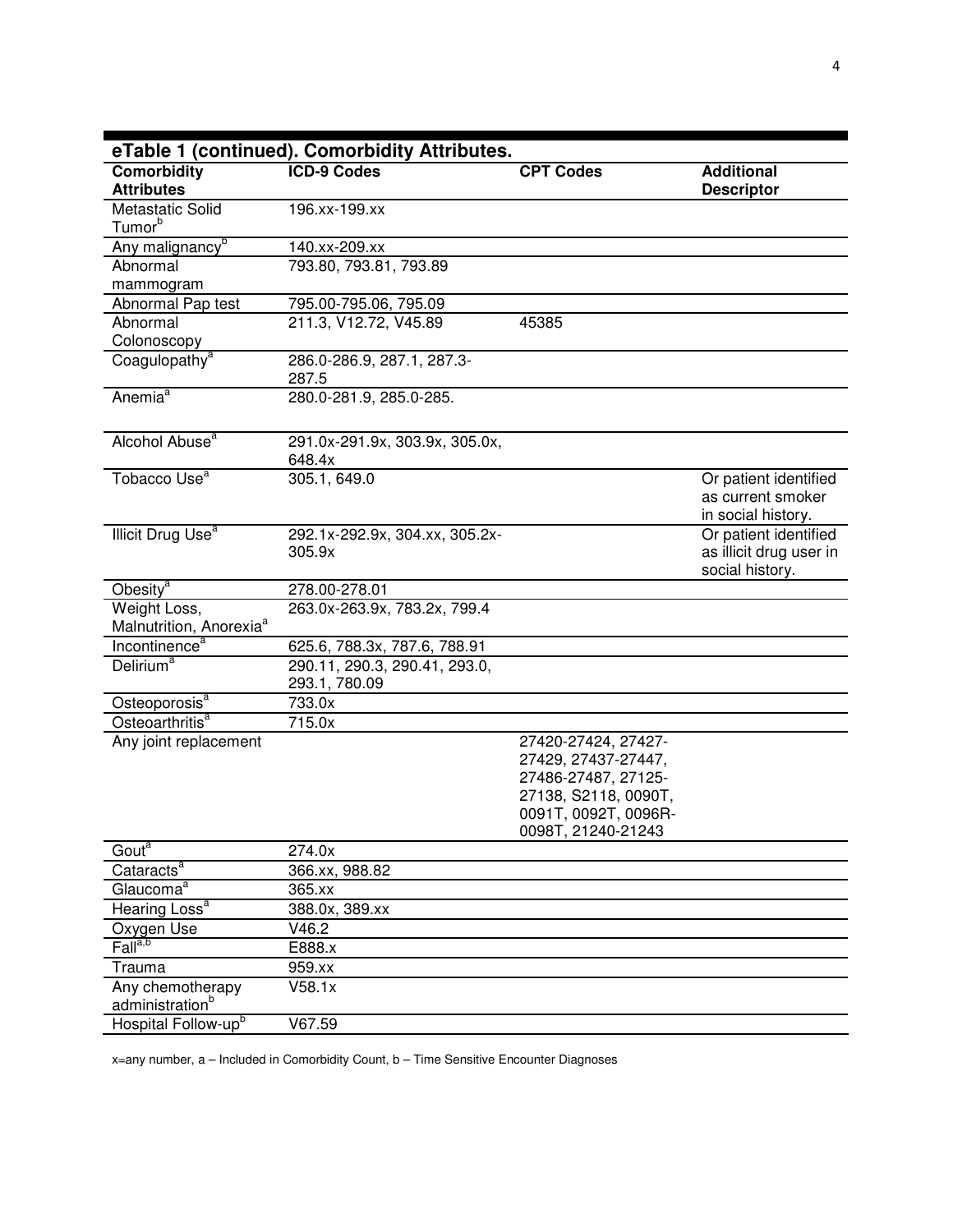| <b>eTable 2. Medication Attributes.</b> |                                                                                                                                            |  |
|-----------------------------------------|--------------------------------------------------------------------------------------------------------------------------------------------|--|
| <b>Count Medication Attributes</b>      | <b>VA Class</b>                                                                                                                            |  |
| Anti-hypertensives                      | AU200, CV100, CV200, CV400 (counts as two - combination pills),<br>CV490, CV500, CV701, CV702, CV703, CV704, CV709, CV800,<br><b>CV805</b> |  |
| <b>Steroids</b>                         | <b>HS051</b>                                                                                                                               |  |
| Hypoglycemics                           | <b>HS501 and HS502</b>                                                                                                                     |  |
| Anticoagulants/Antiplatelets            | <b>BL110 and BL117</b>                                                                                                                     |  |
| Antibiotics                             | AM550, AM600, AM650, AM700, AM900                                                                                                          |  |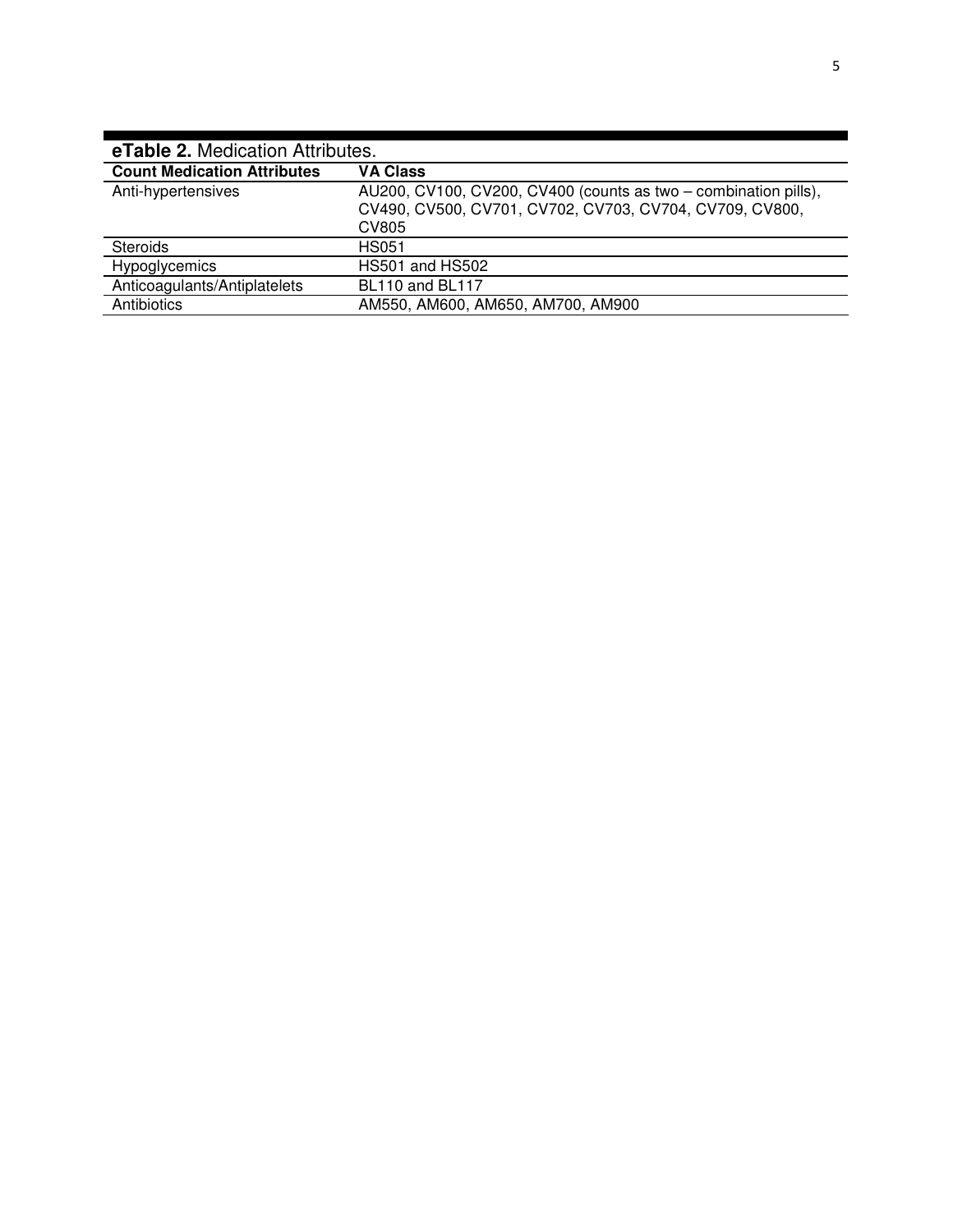| eTable 3. Laboratory Attributes. |                                  |                             |
|----------------------------------|----------------------------------|-----------------------------|
| - Hemoglobin                     | - Aspartate Aminotransferase     | -Total Cholesterol          |
| - Albumin                        | - Alanine Aminotransferase       | - High Denisty Lipoprotein  |
| - Potassium                      | - Alkaline Phosphatase           | - Low Density Lipoprotein   |
| -Sodium                          | - Total Bilirubin                | - Triglycerides             |
| - Bicarbonate                    | - International Normalized Ratio | - Brain natriuretic peptide |
| $-$ Glucose                      | -Blood Urea Nitrogen             | - Troponin                  |
| $-$ Calcium                      | $-C$ reatinine                   | - Hemoglobin A1c            |
| - Phosphorus                     | - Glomerular Filtration Rate     | - Uric Acid                 |

Mean, median, standard deviation, high, and low values for the year prior to the index visit were extracted.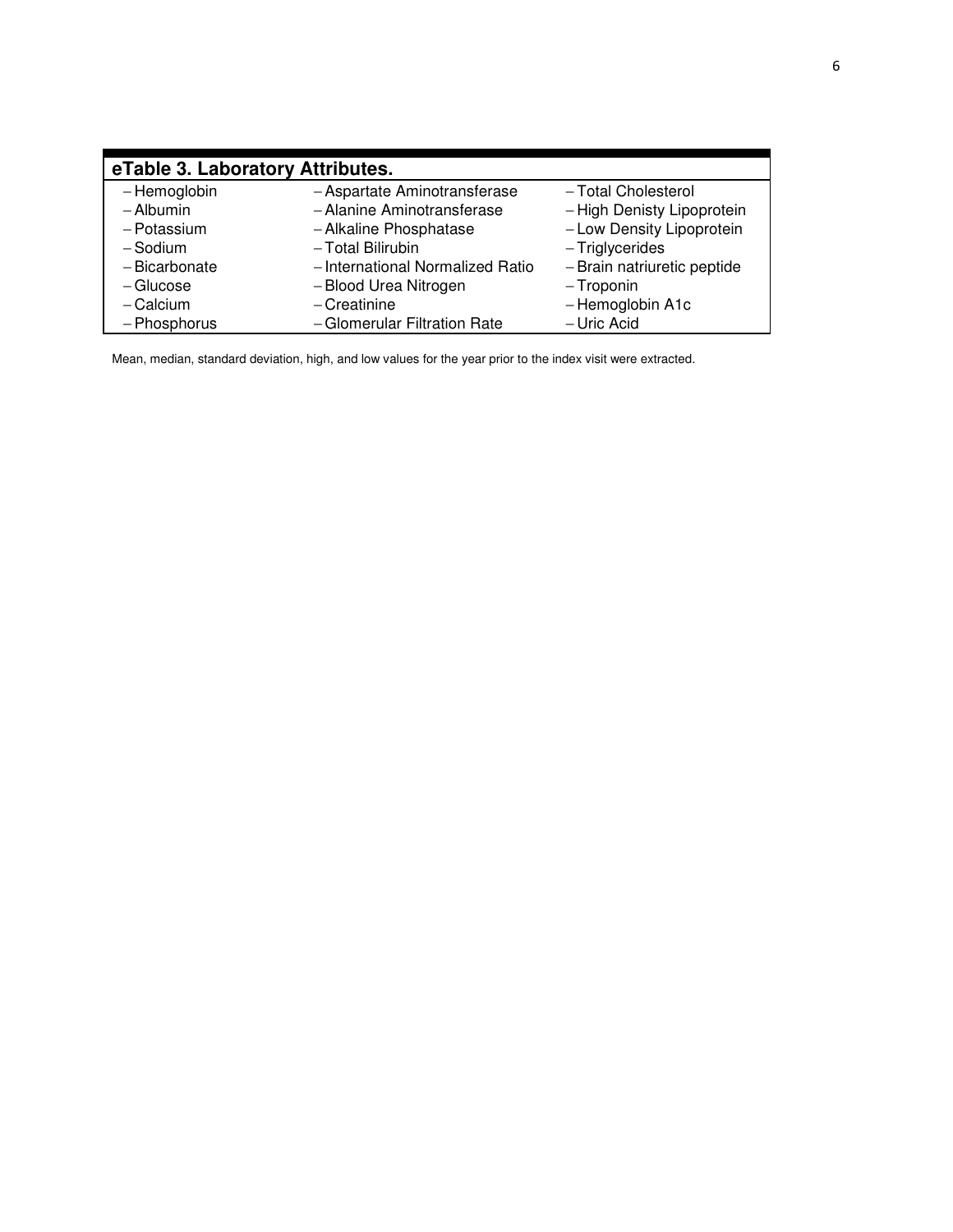## **eMethods**

### **Feature Selection**

The goal of feature selection is to reduce the number of attributes to be used in the model, while trying to retain the predictive power of the original set of attributes in the preprocessed data. We use the *Correlation Feature Selection*   $(CFS)^{-1}$  to identify a subset of attributes which were highly correlated with the outcome variable while having low inter-correlation amongst themselves. The CFS technique was used in conjunction with a greedy stepwise search to find the subset *S* with the best average merit, which is given by:

$$
Mertt_S = \frac{nr_{fo}}{\sqrt{n + n(n-1)\overline{r_{ff}}}}
$$

where *n* is the number of features in *S*,  $\overline{r_{fg}}$  is the average value of feature-outcome correlations, and  $\overline{r_{ff}}$  is the average value of all feature-feature correlations.

The relative predictive power of the final 24 features used in the model was assessed using the information gain metric, which evaluates the worth of an attribute by measuring the information gain with respect to the class:<br> $\ln f \sigma G \alpha \ln (Class, Attribute) = H(Class) - H(Class | Attribute)$ 

where *H( )* denotes the information entropy.

Although we used cross validation for evaluating predictive models (discussed later), we used the entire dataset for feature selection, which can potentially bias the results and should be avoided in general (cross-validation should be used for feature selection as well). However, our obhservations below suggest that the bias is minimal in this case. The reason to use the entire dataset for feature selection process is our multi-step strategy, which included a manual screening to eliminate redundant features, etc. (as described in the manuscript). The goal at each step of feature selection was to get a single subset of features for the next step so as to eventually get a single subset for use in the final model. Using cross-validation for CFS would give slightly different subsets for each fold, which would complicate the manual screening step, and each resulting subset would again give different subsets after the second round of CFS. To simplify the process, we used the entire data at each step and got a single subset of features for the final model. This may however introduce some optimistic bias in model performance. To get a rough idea of the possible bias introduced in our model, we made two independent observations: i) We performed feature selection (CFS) using 10-fold cross-validation on the original dataset with 979 features, and found that each attribute in our final subset of 24 attributes appears in at least 7 out of the 10 subsets obtained from cross-validation (except 'sex' because it was manually added later); ii) We built the ensemble model on the original dataset using all 979 features with the goal of eliminating any possible bias due to feature selection. This model resulted in practically the same cross-validation c-statistic as that using the final 24 features only (0.854 without feature selection vs. 0.858 with feature selection, with a comparison p-value of 0.2085). Both these observations lead us to believe that our chosen strategy for feature selection introduces minimal bias in the final results.

### **Predictive Modeling**

The outcome prediction database consisted of 7463 instances and 25 attributes (24 features + 1 outcome attribute). We use the *Rotation Forest* ensembling technique with *Alternating Decision Tree* as the underlying classifier to predict 5-year mortality. This technique generated a predictive model (c-statistic 0.86) that outperformed models generated using other techniques: logistic regression (c-statistic: 0.69), support vector machines (0.65), J48 decision trees (0.66), neural networks (0.73), naïve Bayes (0.80), random forest (0.80), and Bayesian networks (.82). Crossvalidation was used to evaluate all the methods. The ensemble index was significantly better than all the above techniques in terms of c-statistic (p<.001 for all comparisons).

Logistic Regression<sup>2</sup> is used for prediction of the probability of occurrence of an event by fitting data to a sigmoidal S-shaped logistic curve. Logistic regression is often used with ridge estimators<sup>3</sup> to improve the parameter estimates and to reduce the error made by further predictions. *Support vector machines<sup>4</sup>* attempt to perform classification by constructing hyperplanes in a multidimensional space that separates the cases of different class labels. Different types of kernels can be used in SVM models, like linear, polynomial, radial basis function, and sigmoid. *J48*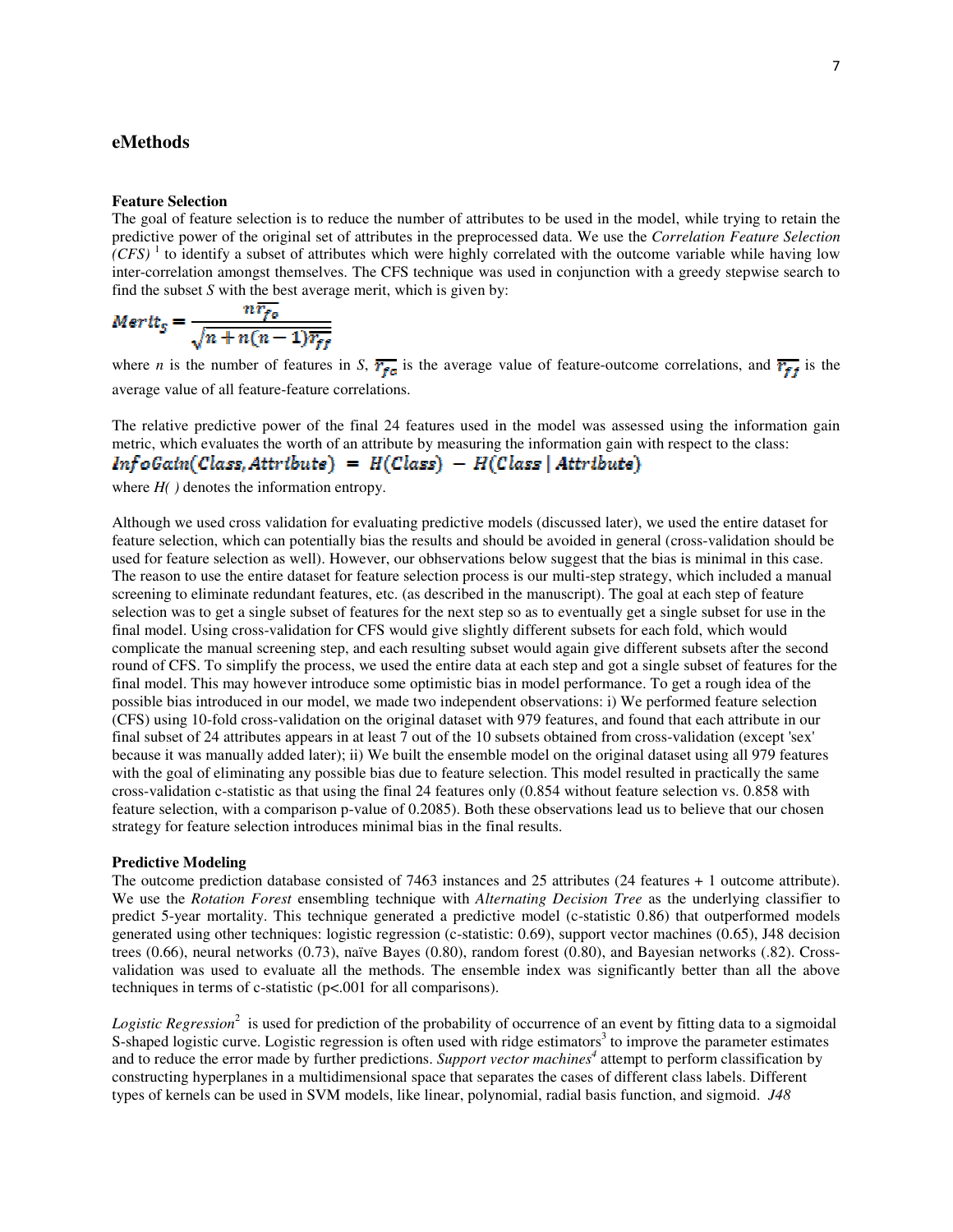*algorithm<sup>5</sup>* is a decision tree approach with the internal nodes denoting the different attributes and the branches denoting the possible values of the attributes, while the leaf nodes indicate the final predicted value of the target variable. *Artificial neural networks* are networks of interconnected artificial neurons, and are commonly used for non-linear statistical data modeling to model complex relationships between inputs and outputs.6,7 *The naive bayes classifier<sup>8</sup>* is a simple probabilistic classifier that is based upon the Bayes theorem. Although it makes strong assumptions about the independence of the input features it works well in practice for a wide variety of datasets and often outperforms other complex classifiers. *The Random Forest*<sup>9</sup> is an ensemble classifier that consists of multiple decision trees. The final class of an instance in a Random Forest is assigned by outputting the class that is the mode of the outputs of individual trees. *A Bayesian network* is a graphical model that encodes probabilistic relationships among a set of variables, representing a set of random variables and their conditional dependencies via a directed acyclic graph.<sup>10</sup>All predictive modeling was done using WEKA implementations of various techniques with default parameters, unless otherwise stated.

*Rotation forest*<sup>11</sup> is a method for generating classifier ensembles based on feature extraction, which can work both with classification and regression base learners. The training data for a the underlying classifier is created by applying Principal Component Analysis (PCA)  $^{12}$  to  $K$  (here,  $K=10$ ) subsets of the feature set, retaining all principal components in order to preserve the variability information in the data. Thus, *K* axis rotations take place to form the new features for the underlying classifier, to encourage simultaneously individual accuracy and diversity within the ensemble.

An *alternating decision tree* (ADTree)<sup>13</sup> is a machine learning technique that is a generalization of the classic decision tree algorithm. An alternating decision tree consists of two different types of nodes: decision nodes and prediction nodes. Decision nodes specify a predicate condition (like 'age' < 70). Prediction nodes contain a single real-value number. ADTrees always have prediction nodes as both root and leaves. An instance is classified by an ADTree by following all paths for which all decision nodes are true and summing the values of any prediction nodes that are traversed. This is different from many other decision tree algorithms in which an instance follows only one path through the tree.

As an illustration, the alternating decision tree technique applied directly to the outcome prediction database results in the decision tree, partially shown in Figure 1. Of course, applying rotation forest ensembling technique provides a rotated attribute set to ADTree, which significantly improves model accuracy, but its visualization and interpretation is not straightforward and hence not shown here.

We further used the *Stacking* technique <sup>14</sup> with logistic modeling as the meta learning technique to calibrate the predictions from the advanced decision tree ensemble model. A new model is built on a new dataset, where the input is the predicted probabilities from the advanced decision tree ensemble model, and the output is the known outcome. To avoid over-fitting, 10-fold cross-validation is used to construct the new dataset (cross-validation is also used to evaluate overall model performance, as described later). A test instance with unknown outcome is thus classified by first passing it through the advanced decision tree ensemble model to get the intermediate probabilities, which are then passed through the meta-logistic model to get the final calibrated probabilities.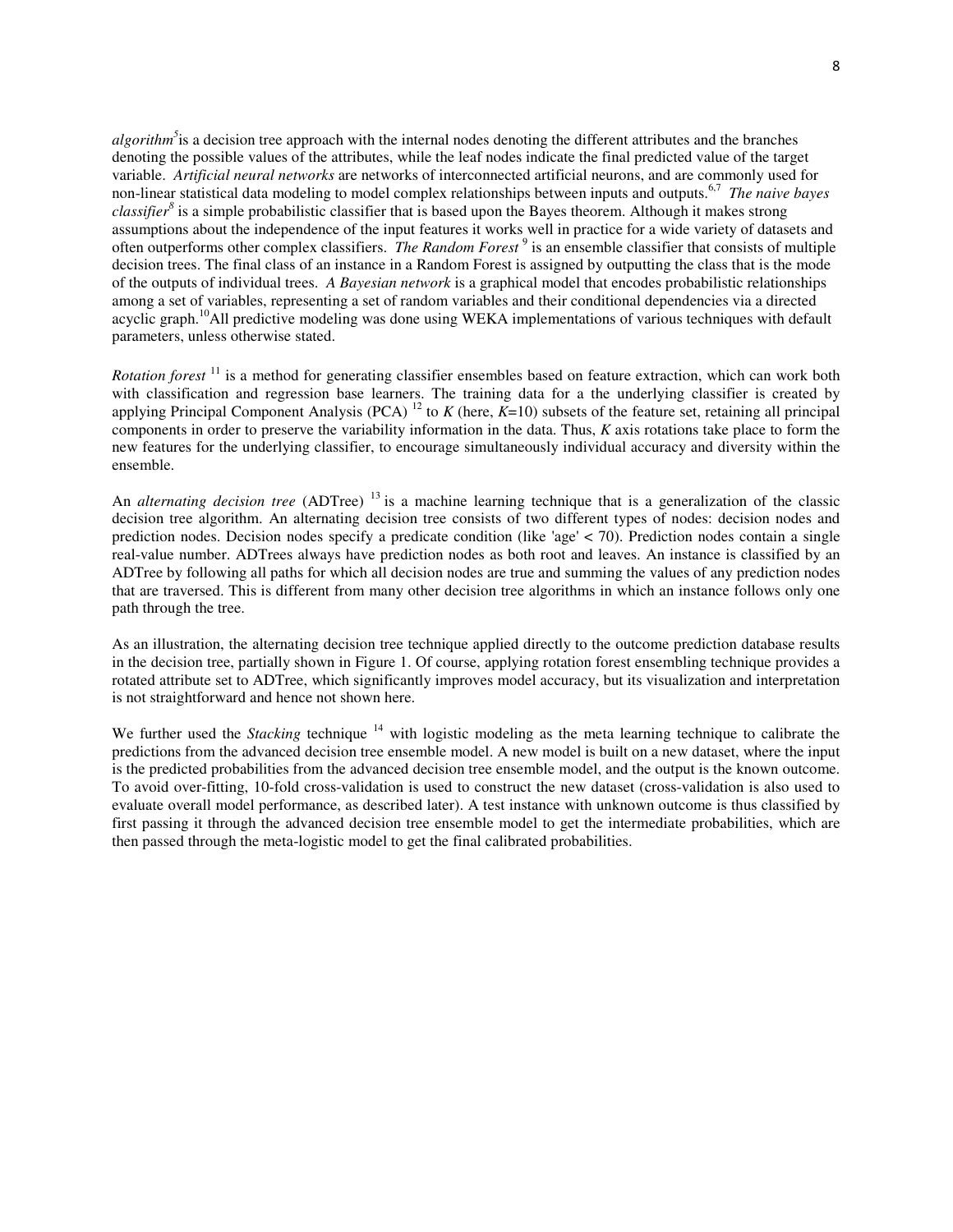

**Figure 1 Alternating decision tree (partial illustration)** 

### **Model Evaluation**

10-fold cross validation was used to evaluate the final model performance. The outcome prediction database was randomly divided into 10 segments with similar distribution of death and non-death cases as in the entire dataset; 9 segments were used for building the model and the remaining 1 segment was used to test the model. This procedure is repeated 10 times with different test segments. In this way, each instance in the dataset is tested exactly once using a model that did not see that instance while training. Binary classification performance can be evaluated using various metrics. We use the following in this work:

**c-statistic (AUC)**: The ROC (Receiver operating characteristic) curve is a graphical plot of true positive rate and false positive rate. The area under the ROC curve (AUC or c-statistic) is an effective metric for evaluating binary classification performance, as it is independent of the probability cutoff and measures the discrimination power of the model.

**Percentage of correct predictions:** For highly unbalanced classes where the minority class is the class of interest, percentage of correct predictions by itself may not be a very useful indicator of classification performance, since even a trivial classifier which simply predicts the majority class would give a highpercentage of correct predictions. *Percentage of correct predictions = (TP+TN)/(TP+TN+FP+FN)* 

where *TP* is the number of true positives (hits), *TN* is number of true negatives (correct rejections), *FP* is number of false positives (false alarms), and *FN* is number of false negatives (misses).

**Sensitivity (Recall)**: It is the percentage of positive labeled records that were predicted positive. Recall measures the completeness of the positive predictions.

$$
Sensitivity = TP/(TP + FN)
$$

**Specificity**: It is the percentage of negative labeled records that were predicted negative, thus measuring the completeness of the negative predictions.

$$
Specificity = TN/(TN + FP)
$$

**Positive predictive value (Precision):** It is the percentage of positive predictions that are correct. Precision measures the correctness of positive predictions.

*Positive predictive value = TP/(TP+FP)* 

**Negative predictive value**: It is the percentage of negative predictions that are correct, thereby measuring the correctness of negative predictions.

*Negative predictive value = TN/(TN+FN)*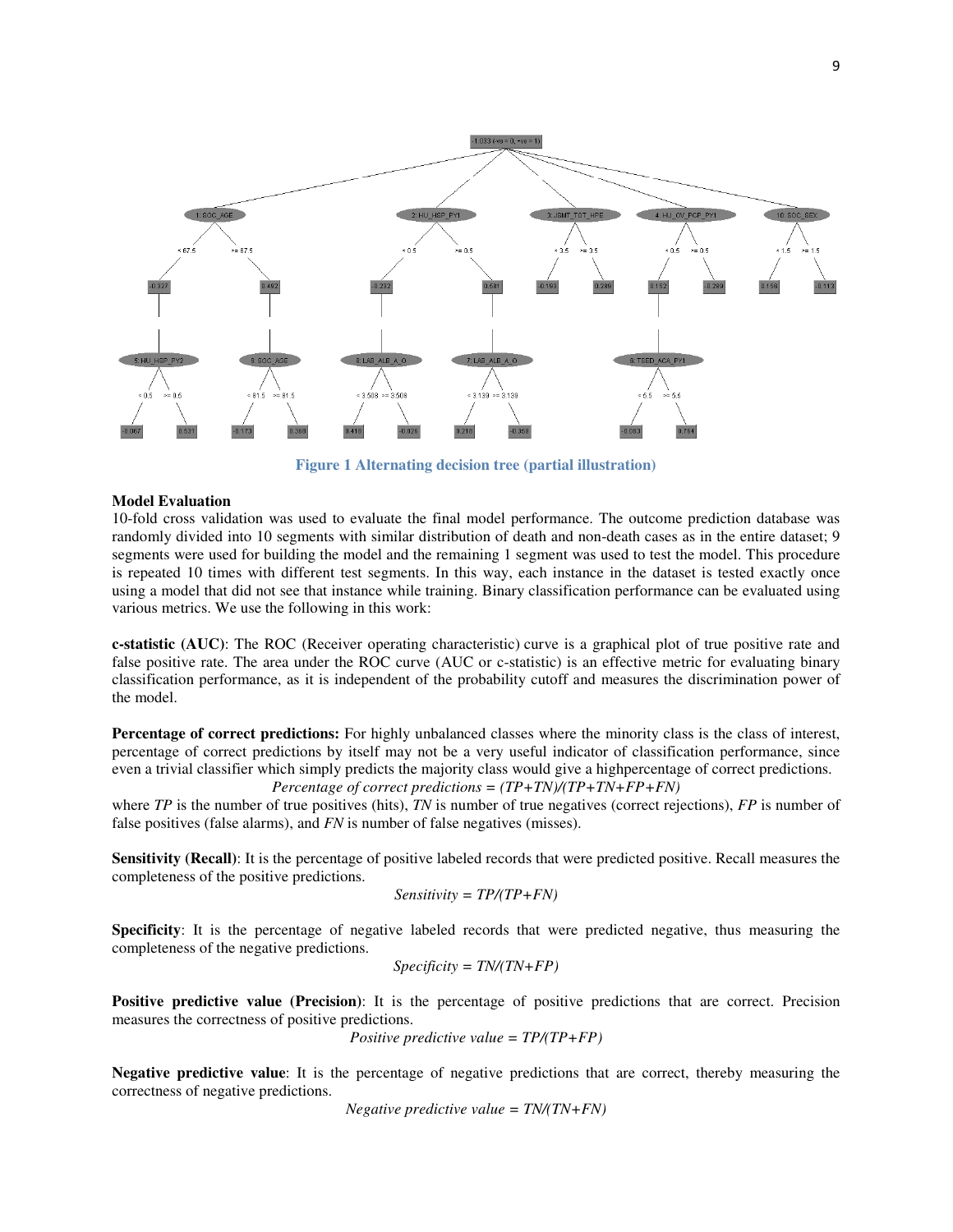**F-measure**: It is in general, possible to have either good precision or good recall, at the cost of the other, and Fmeasure combines the two measures in a single metric by taking the harmonic mean of precision and recall. *F-measure = 2.precision.recall/(precision+recall)*